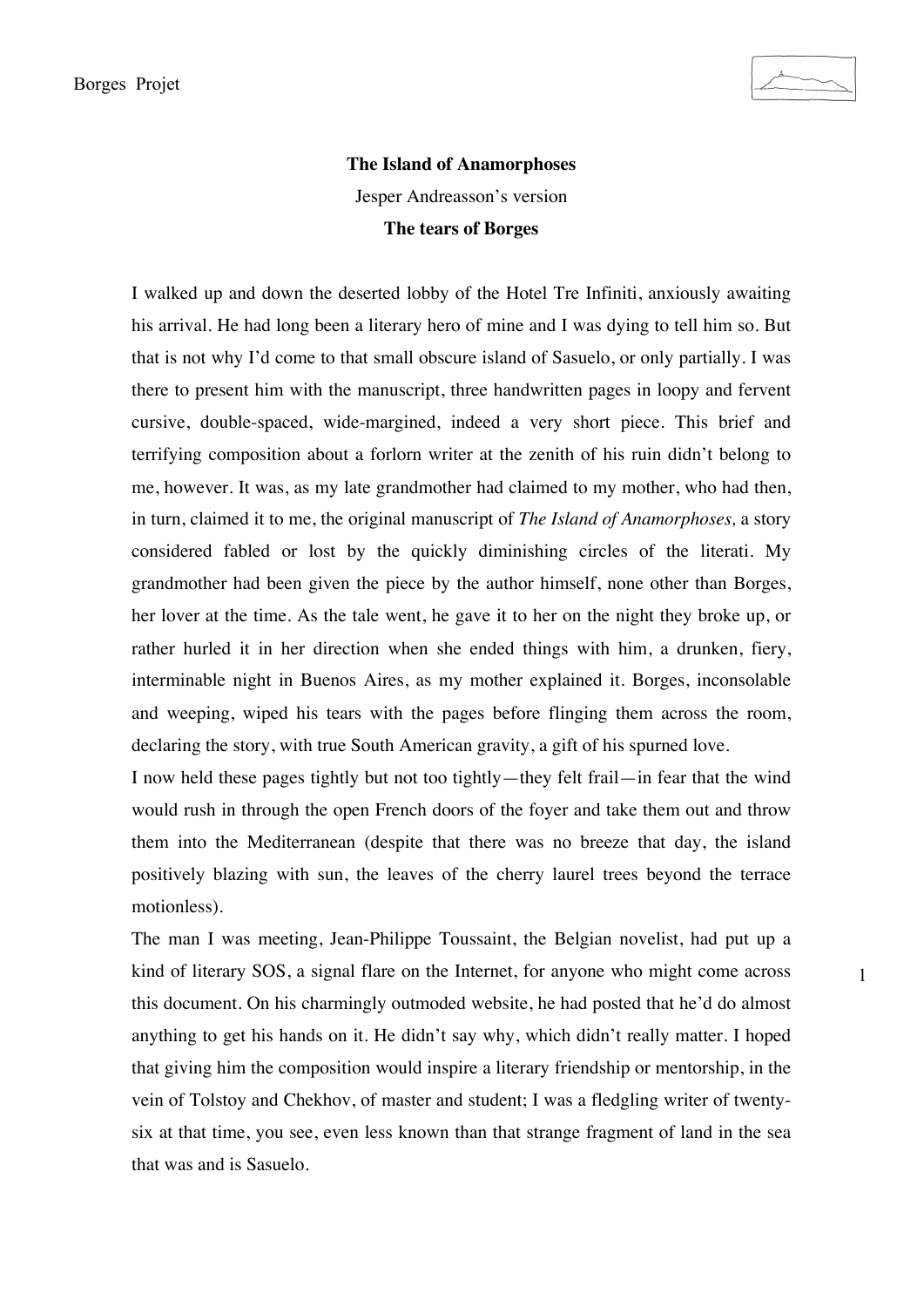Anyway, the quality of the text was fair, even readable in parts. Some of the sections were scarcely more than a blur, it's true, sentences trailing off into nothing in the margins, the ink having lost its grasp on the paper with time or with carelessness or neglect on the part of the owner, my grandmother. Or perhaps the words had been wiped away by the acerbic tears of Borges himself.

As I paced by the French doors, simultaneously feeling the interior's cool air conditioning on one side of my body and the heat from outside on the other, I realized that he was late, my guest, Jean-Philippe, twenty-six minutes to be exact. I thought this odd; when I'd phoned him the evening before, and also that morning to reconfirm the appointment, he had sounded very enthusiastic.

"I look forward to meeting you," he'd said in his spirited English (which wasn't bad, he simply had an accent), "I can't wait to get my hands on the story."

From bravado or nerves or a desire to please, I don't know, I'd found myself talking up the quality of the pages, telling him that they were in "near-mint" condition with only "occasional" lapses in the text.

Now, as I strode back and forth in the entrance hall, I felt dread, panic, as I looked down at the shabby passages. More words had dropped off since breakfast, and right before my eyes, whole paragraphs seemed to be sinking into the fragile paper.

He appeared, then, Jean-Philippe Toussaint, in the flesh, stepping in from the sweltering day, wearing a white cotton suit, V-neck t-shirt, and sandals, looking more like a tourist than the scholarly giant I'd imagined. I spoke only a quick hello as I jogged past him and out the doors with Borges's vanishing words of scorned adoration.

Where was I going? I didn't know. But I couldn't show him what I'd brought.

I ended up at the edge of the patio, gazing out at the lifeless sea, unstirred by any breeze.

I sensed a presence beside me; it was Jean-Phillippe.

"Is this it?" he said, gesturing to the manuscript.

I nodded vaguely.

"May I?" he said.

After a moment, I handed it to him.

He flipped through the pages. "They're blank." Then, clapping me on the shoulder, he added, "You know, I didn't expect much after speaking with you on the phone. But this was a surprise even for me." He smiled, not happily or cruelly. It was more like an